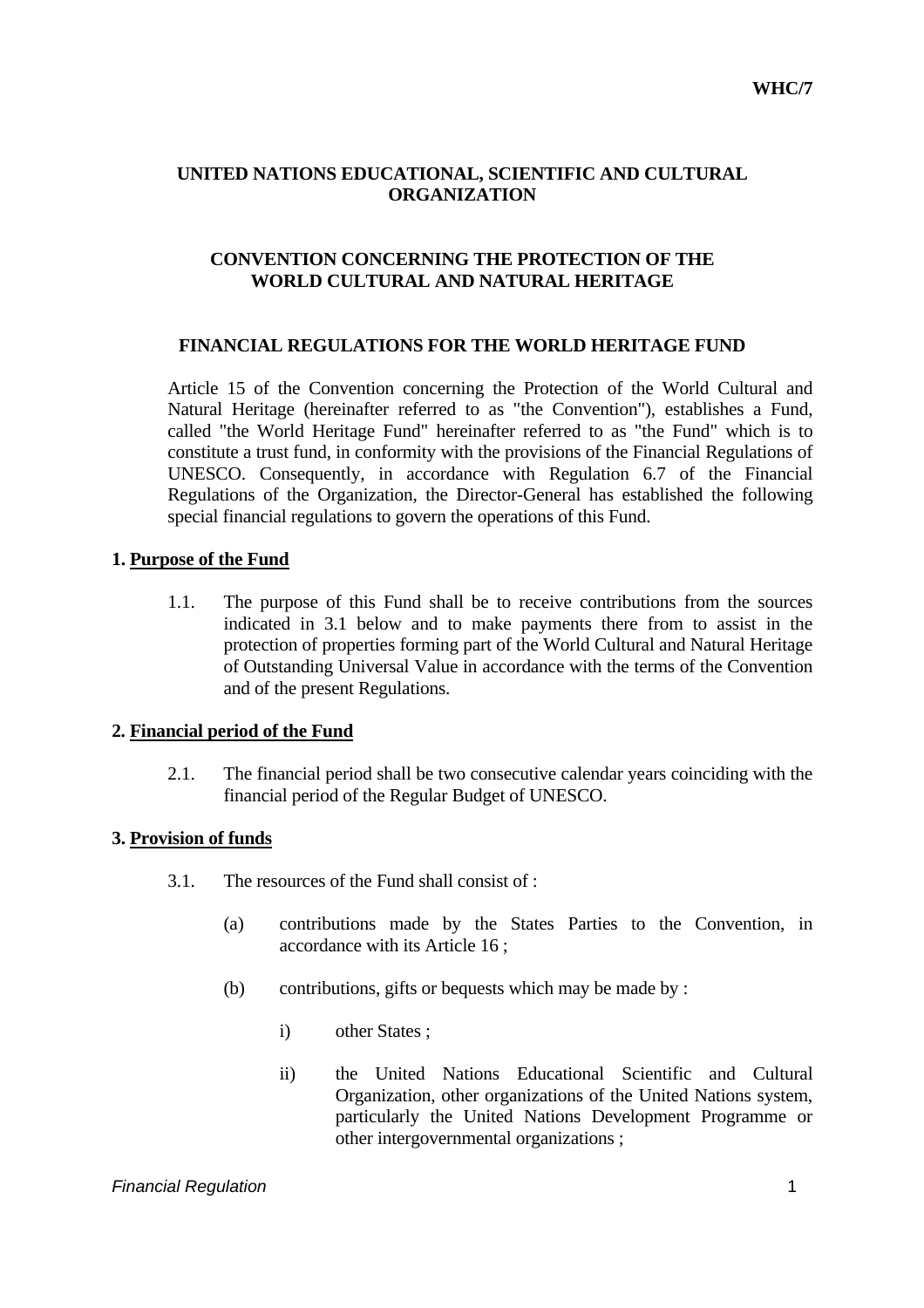- iii) public or private bodies or individuals ;
- (c) any interest due on the resources of the Fund ;
- (d) funds raised by collections and receipts from events organized for the benefit of the Fund ; and
- (e) any other resources acceptable to the World Heritage Committee.
- 3.2. As stipulated in Article 16 of the Convention, the contributions of States which have not made the declaration referred to in paragraph 2 of that Article shall be made according to the scale of assessments determined every two years by the General Assembly of States Parties to the Convention.
- 3.3. The method and the procedure for the payment of all contributions of States Parties are those determined by the first General Assembly of States Parties to the Convention.

### **4. Expenditure**

- 4.1. The resources of the Fund may be used only for such purposes as the World Heritage Committee shall define and may take the following form:
	- (a) studies concerning the artistic, scientific and technical problems raised by the protection, conservation, presentation and rehabilitation of the cultural and natural heritage, as defined under the terms of the Convention :
	- (b) provision of experts, technicians and skilled labour to ensure that the approved work is correctly carried out ;
	- (c) training of staff and specialists at all levels in the field of identification, protection, conservation, presentation and rehabilitation of the cultural and natural heritage ;
	- (d) supply of equipment which the State concerned does not possess or is not in a position to acquire ;
	- (e) low-interest or interest-free loans which might be repayable on a long-term basis ;
	- (f) the granting, in exceptional cases and for special reasons, of non-repayable subsidies.
- 4.2. Expenditure shall be made within the limits of funds available.